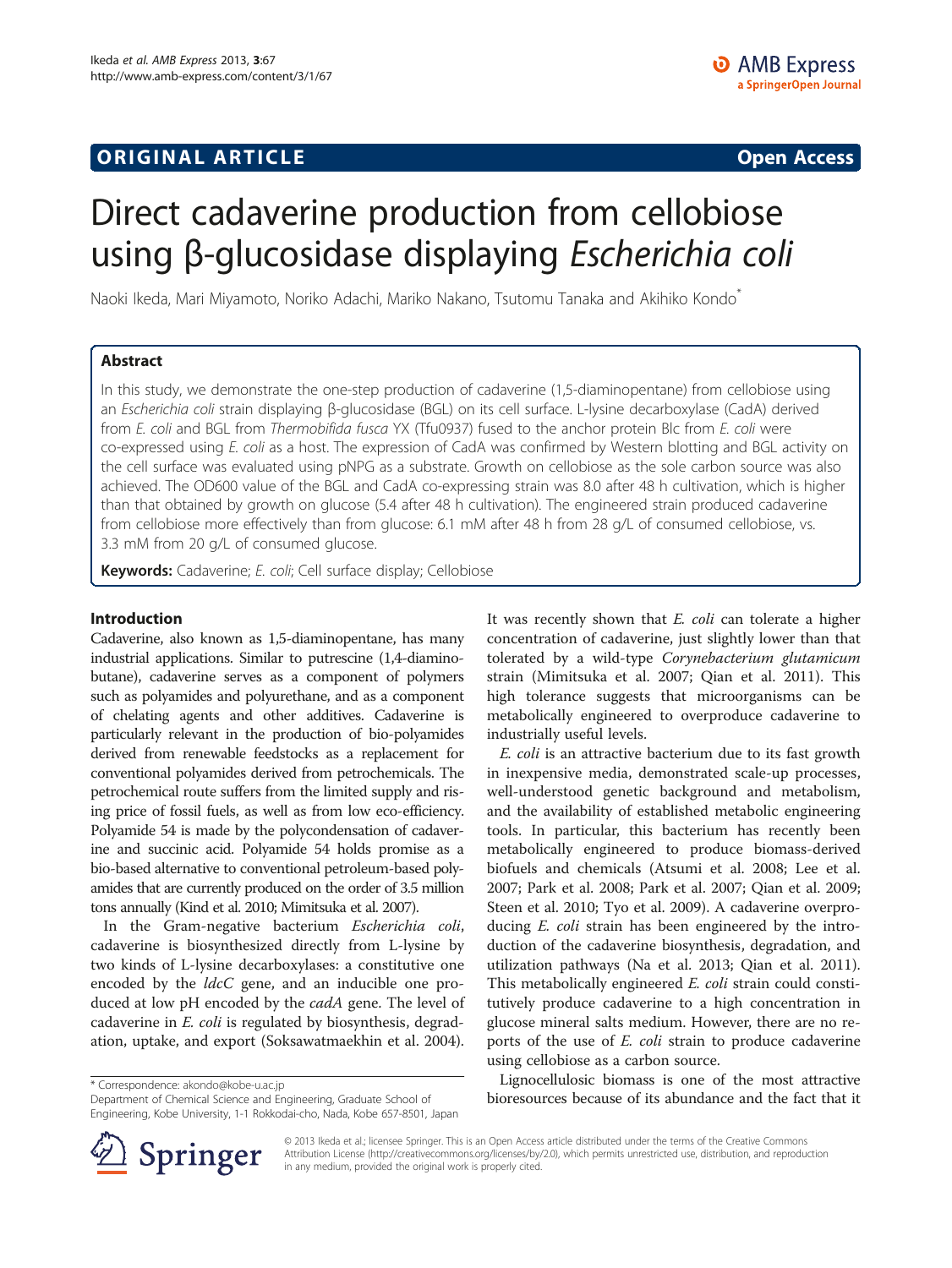is renewable. The use of lignocellulosic biomass has therefore recently garnered attention (Sánchez and Cardona [2008\)](#page-6-0). However, in order to use lignocellulose as a bioresource, costly and complex intermediate chemical steps such as milling and hydrolysis treatment, followed by fermentation, are required (Sánchez and Cardona [2008](#page-6-0)). It is therefore important to develop an efficient and costeffective method to convert lignocellulosic biomass into simple fermentable sugars.

The efficient degradation of cellulose requires a synergistic reaction of the cellulolytic enzymes endoglucanase (EG), cellobiohydrolase (CBH), and β-glucosidase (BGL). The cellulose is degraded by EG and CBH, resulting in cellobiose and some cellooligosaccharides, which can be converted to glucose by BGL. BGL catalyzes the final step in cellulose degradation, as well as stimulating cellulose hydrolysis by relieving the cellobiose-mediated inhibition of EG and CBH. To date, there have been only a few reports on the production of valuable chemicals such as isopropanol (Soma et al. [2012](#page-6-0)) from cellobiose or cello-oligosaccharides by directly using E. coli, and no reports of the production of cadaverine from cellobiose using E. coli. The use of BGL-expressing E. coli may lead to reduced usage of cellulases, thereby reducing the significant costs of hydrolysis in the production of cellulosic biomass-derived products.

Here, we demonstrate direct cadaverine production using cellobiose as a carbon source. We employed cell surface display, which is a powerful tool for improving the activity of a displayed protein (Lee et al. [2003](#page-6-0); Tanaka et al. [2011](#page-6-0)). We previously reported a cell surface display system in E. coli using Blc as an anchor (Tanaka et al. [2011\)](#page-6-0) and the direct assimilation of cellobiose using defined minimum medium. In the present study, using E. coli as a host, we demonstrate the direct production of cadaverine from cellobiose.

# Materials and methods

# Bacterial strains and media

Table [1](#page-2-0) shows the strains and plasmids used in this study. E. coli JCM20137 was used as the host strain. This bacterium, and its derivative possessing a plasmid, were grown in Luria-Bertani medium (10 g/l tryptone, 5 g/l yeast extract, 5 g/l sodium chloride) containing 100 μg/ml ampicillin at 37°C. For cadaverine fermentation, R/2 (Qian et al. [2011](#page-6-0)) medium containing 100 μg/ml ampicillin and 40 g/l glucose or 40 g/l cellobiose was used. R/2 medium (pH 6.80) contains 3.17 g/l of NaNH<sub>4</sub>HPO<sub>4</sub> 4H<sub>2</sub>O, 6.75 g/l of KH<sub>2</sub>PO<sub>4</sub>, 0.85 g/l of citric acid, 0.7 g/l of  $MgSO_4$  7H<sub>2</sub>O and 5 ml/l of a trace metal stock solution (Lee and Chang [1993\)](#page-6-0).

# Plasmid construction

Oligonucleotide primers used for plasmid construction are listed in Table [1.](#page-2-0) Polymerase chain reaction (PCR)

was conducted using KOD FX DNA polymerase (TOYOBO Co., Ltd., Osaka, Japan).

The plasmid for lysine decarboxylase (CadA) expression was constructed as follows. The gene encoding CadA was amplified by PCR using CadA\_F and CadA-FLAG\_R primers with *E. coli* Novablue genomic DNA as the template. The amplified fragment was introduced into the BglII and SalI sites of plasmid pHLA (Narita et al. [2006\)](#page-6-0). The resulting plasmid was designated pHLA-cadA. The plasmid for both CadA and BGL expression was constructed as follows. The gene encoding the HCE promoter Blc-Tfu0937 terminator region was amplified by PCR using HCE-blc-Tfu-term\_F and HCE-blc-Tfu-term\_R primers with plasmid pHLA-blc-Tfu (Tanaka et al. [2011\)](#page-6-0) as a template. The amplified fragment was ligated into plasmid pHLA-cadA using an In-fusion HD Cloning kit (TAKAR-ABIO, Inc., Shiga, Japan). The resultant plasmid was named pHLA-cadA-blc-Tfu.

# Transformation of E. coli

Transformation of E. coli was carried out by electroporation with a 1350 kV, 600 Ω, 10 μF electric pulse in a 0.1 cm cuvette using a Gene Pulser (Bio-Rad Laboratories, Hercules, CA, USA). E. coli JCM20137 harboring pHLA-cadA, pHLA-blc-Tfu or pHLA-cadA-blc-Tfu was designated Jm-cadA, Jm-blc-Tfu and Jm-cadA-blc-Tfu, respectively.

# Western blotting

E. coli cells cultured at 37°C for 24 h were analyzed by sodium dodecyl sulfate-polyacrylamide gel electrophoresis (SDS-PAGE). Proteins were analyzed by SDS-PAGE using an SDS-polyacrylamide gel (10%; w/v). Dual color prestained Precision Plus protein standards (Bio-Rad Laboratories, Richmond, CA, USA) were used as molecular weight markers. The proteins were electroblotted onto a polyvinylidene difuluoride membrane (Millipore, Boston, MA, USA) and allowed to react with primary mouse anti-FLAG (Sigma) and secondary goat antimouse immunoglobulin G alkaline-phosphatase-conjugated antibodies (Promega Co., Madison, WI, USA). The membrane was then stained with nitroblue tetrazolium (NBT; Promega) and 5-bromo-4 chloro-3-indolylphosphate (BCIP; Promega) according to the manufacturer's protocol.

# Measurement of BGL activity

Recombinant strains were cultured in 5 ml of LB medium containing 100 mg/l ampicillin. After incubation at 37°C for 24 h, the culture (2.5%;  $v/v$ ) was used to inoculate 5 ml of R/2 medium containing 40 g/l cellobiose and 100 mg/l ampicillin, then the cells were grown at 37°C for 48 h. The BGL activity on the cell surface was quantitatively evaluated using p-nitrophenyl-β-Dglucopyranoside (pNPG; Nacalai Tesque, Inc., Kyoto,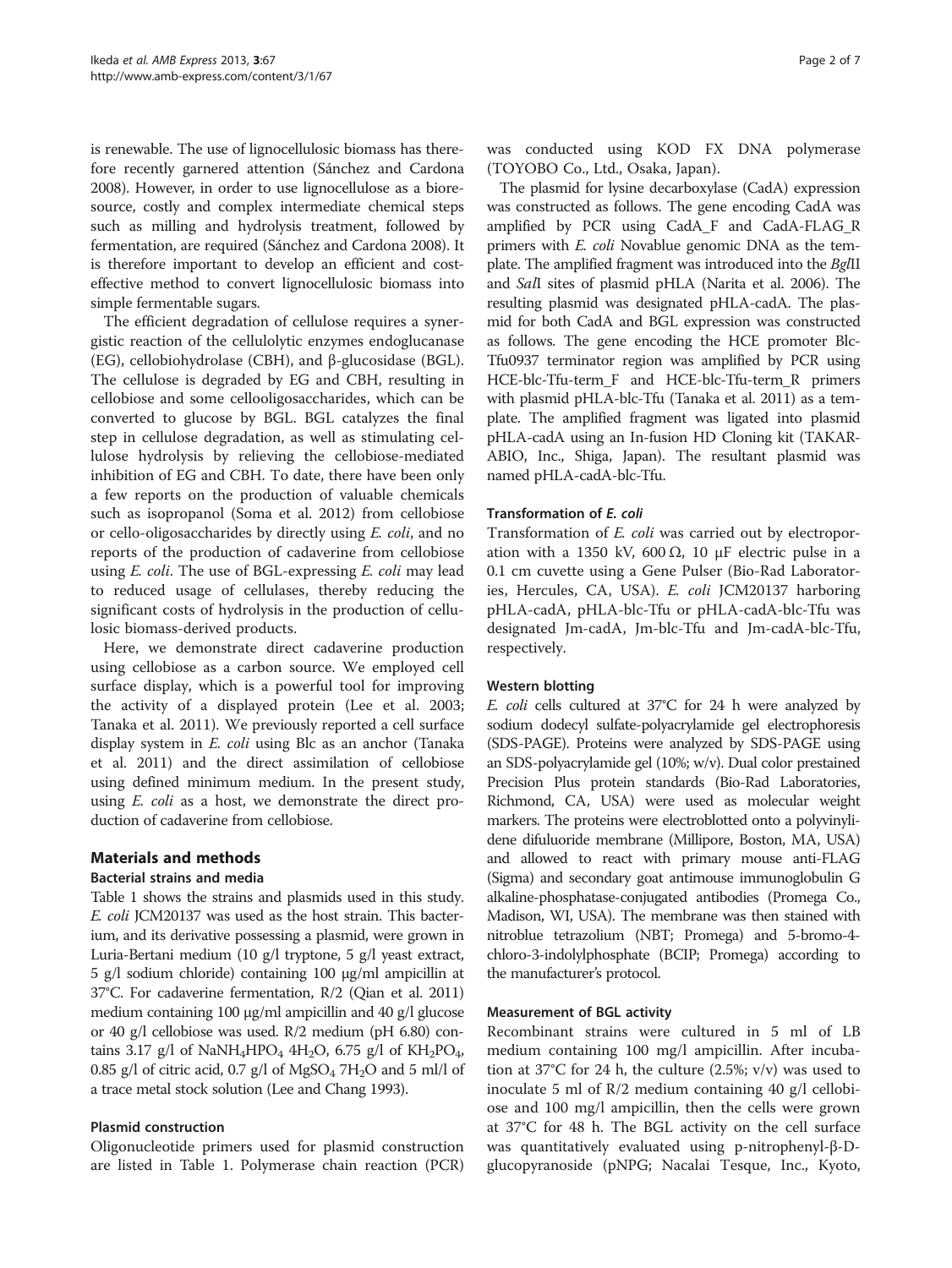| Strain, plasmid, or primer | Relevant phenotype, description, or sequence (5'-3')                                                                                                                               | Source or reference                           |  |  |  |
|----------------------------|------------------------------------------------------------------------------------------------------------------------------------------------------------------------------------|-----------------------------------------------|--|--|--|
| <b>Strains</b>             |                                                                                                                                                                                    |                                               |  |  |  |
| Escherichia coli           |                                                                                                                                                                                    |                                               |  |  |  |
| NovaBlue                   | endA1 hsdR17 (rK12" mK12 <sup>+</sup> ) supE44 thi-1 recA1 gyrA96 relA1<br>lac[F' proAB <sup>+</sup> lacl <sup>q</sup> ZΔM15::Tn10 (Tet <sup>r</sup> )]; host for DNA manipulation | Novagen                                       |  |  |  |
| JCM20137                   |                                                                                                                                                                                    | National Institute of Genetics, Japan         |  |  |  |
|                            |                                                                                                                                                                                    | Japan Collection of Microorganisms, RIKEN BRC |  |  |  |
| Jm-cadA                    | JCM20137 strain harboring pHLA-cadA vector                                                                                                                                         | This study                                    |  |  |  |
| Jm-blc-Tfu                 | JCM20137 strain harboring pHLA-blc-Tfu vector                                                                                                                                      | This study                                    |  |  |  |
| Jm-cadA-blc-Tfu            | JCM20137 strain harboring pHLA-cadA-blc-Tfu vector                                                                                                                                 | This study                                    |  |  |  |
| Genomic DNA                |                                                                                                                                                                                    |                                               |  |  |  |
| Thermobifida fusca YX      | ATCC BAA-629D-5                                                                                                                                                                    | <b>ATCC</b>                                   |  |  |  |
| Plasmids                   |                                                                                                                                                                                    |                                               |  |  |  |
| pHLA                       | Cell surface display vector containing pgsA gene under HCE<br>promoter control, ampicillin resistance marker                                                                       | Tanaka et al. 2011                            |  |  |  |
| pHLA-cadA                  | Vector for CadA expression                                                                                                                                                         | This study                                    |  |  |  |
| pHLA-blc-Tfu               | Vector for BGL (Tfu0937 from T. fusca) expression using blc<br>anchor protein                                                                                                      | Tanaka et al. 2011                            |  |  |  |
| pHLA-cadA-blc-Tfu          | Vector for CadA and BGL (Tfu0937 from T. fusca) coexpression<br>using blc anchor protein                                                                                           | This study                                    |  |  |  |
| Oligonucleotide primers    |                                                                                                                                                                                    |                                               |  |  |  |
| CadA F                     | agcagatctgatgaacgttattgcaatattgaatcacatggggg                                                                                                                                       |                                               |  |  |  |
| CadA-FLAG R                | ccagtcgacttatttatcgtcatcatcttttataatctttttttgctttcttc                                                                                                                              |                                               |  |  |  |
| HCE-blc-Tfu-term F         | cgccgtagcgccgatggtagtgtggggtctccccatgcgag                                                                                                                                          |                                               |  |  |  |
| HCE-blc-Tfu-term R         | ggagagatcgcggccgccatggggtcaggtgggaccaccgcgctac                                                                                                                                     |                                               |  |  |  |
| pHLA-cadA_F                | gcggccgcgatctctccttcacagattcccaatctcttgtt                                                                                                                                          |                                               |  |  |  |
| pHLA-cadA_R                | ctcgcatgggggagaccccacactaccatcggcgctacggcg                                                                                                                                         |                                               |  |  |  |

<span id="page-2-0"></span>

|  |  |  | Table 1 Strains, plasmids, and primers used in this study |  |  |  |  |  |  |
|--|--|--|-----------------------------------------------------------|--|--|--|--|--|--|
|--|--|--|-----------------------------------------------------------|--|--|--|--|--|--|

Japan) as a substrate. One unit of β-glucosidase activity was defined as the amount of enzyme producing 1 μmol/min p-nitrophenol at 37°C and pH 5.0.

#### Fermentation experiments

Cadaverine fermentation by recombinant E. coli was performed in test tubes with a 5 ml working volume.  $R/2$ medium containing 40 g/l glucose or 40 g/l cellobiose as the sole carbon source was used. E. coli cells grown on LB medium containing 100 mg/l ampicillin at 37°C for 24 h at 180 rpm were used to inoculate 5 ml of R/2 containing 40 g/l glucose or cellobiose at 37°C, 180 rpm. The initial OD600 was adjusted to 0.1. The initial pH of the medium was 6.8; the pH was not controlled during fermentation.

### Analytical methods

Throughout the 48 h of cultivation, BGL activities were measured as described above. Cell growth was monitored by measuring the OD600 with an UVmini-1240 UV–Vis spectrophotometer (Shimadzu, Kyoto, Japan). Cellobiose and glucose in culture supertnatants were analyzed using a Prominence HPLC System (Shimadzu) equipped with a SPR-Pb column (0.5  $\mu$ m, 250 × 4.0 mm I.D.; Shimadzu). Water was used as the mobile phase at a flow rate of 0.6 ml/min, and the column was maintained at 80°C. The peak elution profile was monitored using a refractive index detector. The cadaverine concentration in the supernatant was analyzed using a TSKgel Polyaminepak (7 μm, 4.6 × 50 mm I.D.; TOSOH CORPORATION, Yamaguchi, Japan) using a Prominence Amino Acid Analyzer System (Shimadzu) after derivation with orthophthalaldehyde, according to manufacturer's procedure. The mobile phase was a step gradient of a sodium citrate solution, pH 5.28, at a flow rate of 0.4 ml/ min, and the column was maintained at 50°C, also according to manufacturer's procedure.

#### Results

#### Expression of CadA in E. coli

Strains evaluated in this study are summarized in Table 1. Lysine decarboxylase (CadA) expression in E. coli is one of the important factors for cadaverine production. To confirm the expression of CadA in E. coli, intracellular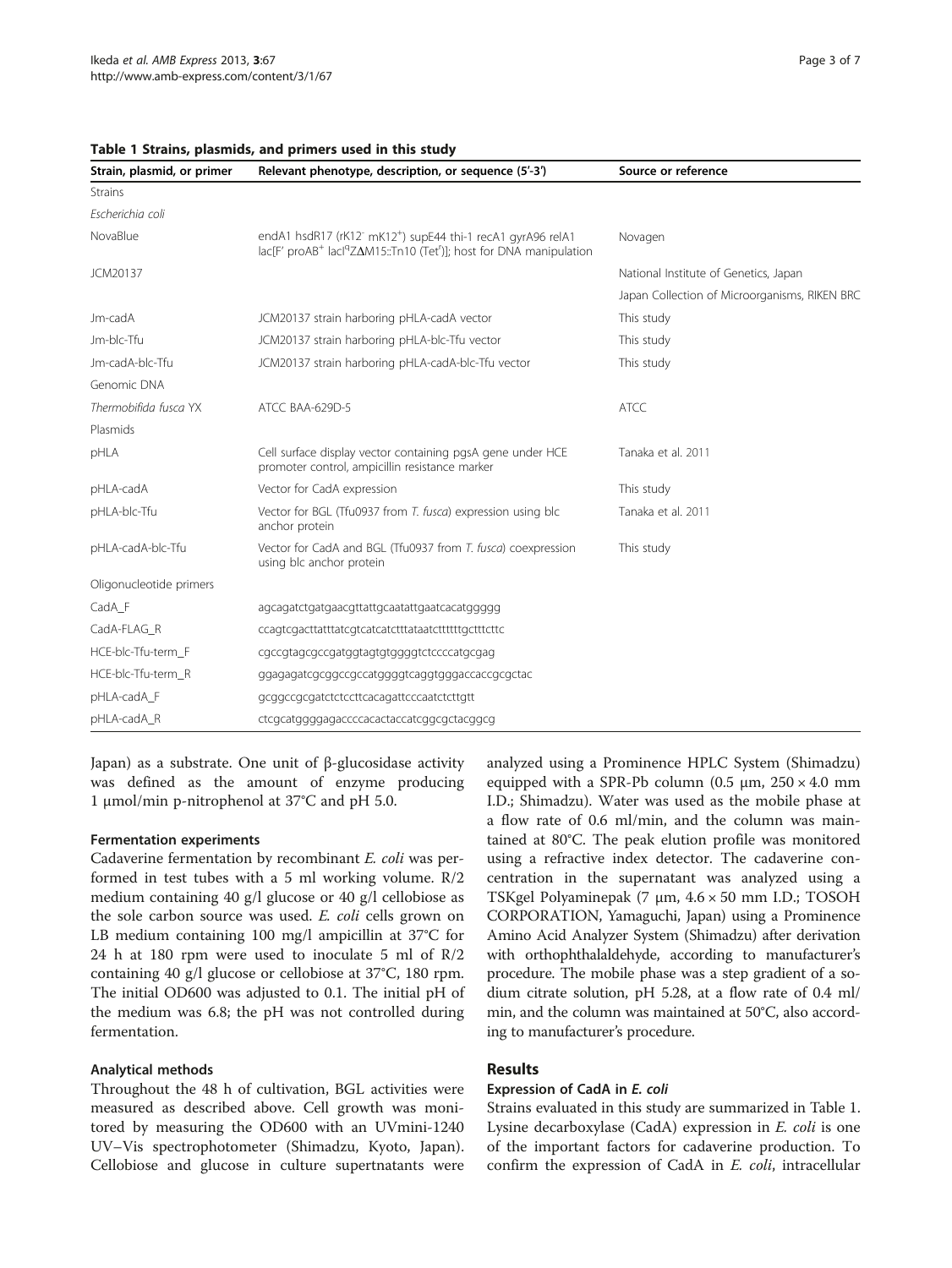<span id="page-3-0"></span>fractions of E. coli cells were analyzed by Western blot analysis after 24 h of cultivation using glucose as a carbon source. Intracellular extracts of Jm-cadA and Jm-cadA-blc-Tfu showed a clear band corresponding to CadA-FLAG (82 kDa) (Figure 1, lanes 1 and 3). In contrast, no band was observed from extracts of Jmblc-Tfu (Figure 1, lane 2). These results indicate the successful intracellular expression of CadA in Jm-cadA and Jm-cadA-blc-Tfu.

#### BGL expression using E. coli as a host

BGL expression is needed for the efficient utilization of cellobiose. BGL activity on the cell surface of the BGLexpressing strains was quantitatively evaluated using pNPG as a substrate. As shown in Table 2, both of Jm-blc-Tfu and Jm-cadA-blc-Tfu showed higher BGL activity when grown on cellobiose (0.70 U/OD600/l of Jm-blc-Tfu and 0.74 U/OD600/l of Jm-cadA-blc-Tfu) compared to those grown on glucose (0.18 U/OD600/l of Jm-blc-Tfu and 0.13 U/OD600/l of Jm-cadA-blc-Tfu). No activity was detected on Jm-cadA cells. These results indicate that BGL was successfully expressed on the cell surface of Jmblc-Tfu and Jm-cadA-blc-Tfu cells and retained its enzymatic function through the Blc anchor protein.

#### Cadaverine fermentation from glucose

We then evaluated cadaverine production by Jm-cadA, Jm-blc-Tfu and Jm-cadA-blc-Tfu grown in R/2 medium using glucose as the sole carbon source. Figure [2](#page-4-0) shows



Table 2 BGL activities using Jm-cadA, Jm-blc-Tfu and Jm-cadA-blc-Tfu grown on glucose (40 g/l) or cellobiose (40 g/l) as a carbon source

| <b>Strains</b>  | <b>BGL activity grown on</b><br>glucose (U/OD600/l) | <b>BGL activity grown on</b><br>cellobiose (U/OD600/l) |  |  |  |  |
|-----------------|-----------------------------------------------------|--------------------------------------------------------|--|--|--|--|
| Jm-cadA         | Not detected                                        | Not growth                                             |  |  |  |  |
| Jm-blc-Tfu      | $0.18 + 0.12$                                       | $0.70 + 0.03$                                          |  |  |  |  |
| Jm-cadA-blc-Tfu | $0.13 \pm 0.08$                                     | $0.74 + 0.07$                                          |  |  |  |  |

the cell growth, glucose consumption and cadaverine concentration. As shown in Figure [3](#page-5-0)a, all strains showed similar growth, with OD600 values after 12 h cultivation of 5.4 (Jm-cadA), 5.9 (Jm-blc-Tfu) and 5.7 (Jm-CadAblc-Tfu). The amount of consumed glucose after 24 h was 18.3 g/l (Jm-cadA), 20.3 g/l (Jm-blc-Tfu) and 20.3 g/ l (Jm-CadA-blc-Tfu) (Figure [2b](#page-4-0)). As shown in Figure [2c](#page-4-0), cadaverine production by the CadA-expressing strains was higher than by the control strain. The cadaverine concentration by Jm-cadA-blc-Tfu was 3.3 mM at 48 h, 1.5 mM by Jm-cadA and 0.1 mM by Jm-blc-Tfu. These results show that CadA-expression in E. coli resulted in higher cadaverine production.

#### Cadaverine fermentation from cellobiose

We then evaluated cadaverine production using cellobiose as the sole carbon source. Figure [3](#page-5-0) shows the cell growth, cellobiose consumption and cadaverine concentration using cellobiose as the sole carbon source in R/2 medium. The BGL-expressing strains, Jm-blc-Tfu and Jm-cadA-blc-Tfu, grew on cellobiose, providing OD600 values after 48 h cultivation of 10.1 (Jm-blc-Tfu) and 8.0 (Jm-cadA-blc-Tfu). Strain Jm-cadA, which does not express BGL, did not grow on cellobiose.

As shown in Figure [3b](#page-5-0), BGL-expressing strains started consuming cellobiose after 24 h cultivation, with 28.2 g/l (Jm-blc-Tfu) and 28.0 g/l (Jm-cadA-blc-Tfu) cellobiose consumed after 48 h. Glucose was not detected in the culture medium during cultivation (data not shown).

The cadaverine concentration produced from cellobiose is shown in Figure [3](#page-5-0)c. No cadaverine was detected in the culture medium of Jm-cadA since it did not grow on cellobiose. In the case of Jm-blc-Tfu, only 0.1 mM of cadaverine was detected after 48 h, even though the strain grew on cellobiose (Figure [3b](#page-5-0)). In contrast, strain Jm-cadA-blc-Tfu produced 6.1 mM cadaverine after 48 h. This amount of cadaverine production is higher than that observed after 48 h of glucose fermentation by Jm-cadA-blc-Tfu.

#### **Discussion**

The aim of this study was the direct production of cadaverine from cellobiose using E. coli expressing BGL and CadA. We previously reported the direct utilization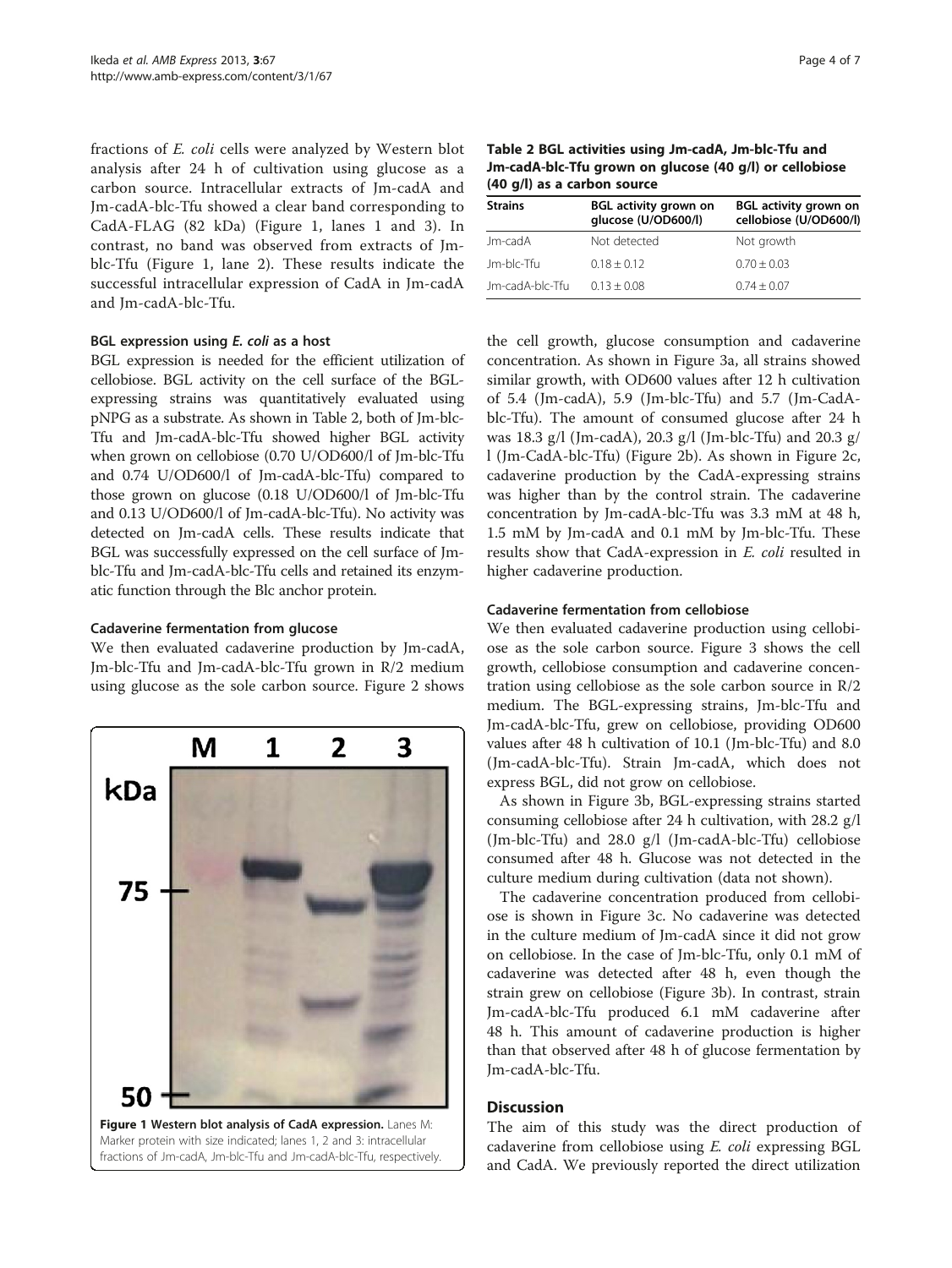<span id="page-4-0"></span>



of cellobiose using E. coli displaying BGL (Tanaka et al. [2011](#page-6-0)). Here, we engineered  $E.$  coli to produce cadaverine efficiency from cellobiose. This is the first report of cadaverine production using cellobiose as the sole carbon source by engineered *E. coli.* 

Most wild-type Escherichia coli cells are unable to use cellobiose due to the cryptic nature of the cellobioseutilizing operons such as bgl and cel (Parker and Hall [1990\)](#page-6-0). There are two pathways for cellobiose utilization in E. coli. One is the direct import of cellobiose through the PTS (PEP-dependent phosphotransferase system). Indeed, it was reported that a cellobiose-positive phenotype could be easily obtained by prolonged cultivation using cellobiose as the sole carbon source (Hall and Betts [1987](#page-6-0); Keyhani and Roseman [1997](#page-6-0); Parker and Hall [1990\)](#page-6-0). Efforts to engineer *E. coli* to use cellobiose are of interest as commercial cellulase cocktails lack sufficient beta-glucosidase activity, which makes supplementation with beta-glucosidase necessary (Xin et al. [1993](#page-6-0)). Alternatively, expressing the cel operon from Klebsiella oxytoca in E. coli allows cellobiose to be transported through a phosphotransferase system to yield intracellular cellobiose-phosphate, which is subsequently cleaved by another operon-encoded enzyme, phospho-beta-glucosidase, to yield glucose-6 phosphate and glucose (Moniruzzaman et al. [1997\)](#page-6-0).

The other approach is the heterologous expression of BGL and the conversion of cellobiose to glucose. Although the degradation of cellobiose is the rate-limiting step, and Tfu0937 described in this study currently exhibits insufficient BGL activity, the expression of a suitable BGL and optimization of fermentation conditions will improve productivity. The expression of betaglucosidase and its display on the cell surface has been attempted and resulted in some reduction in the need for BGL (Ha et al. [2011](#page-6-0)).

In this study, we constructed BGL- and CadAexpressing E. coli. The BGL activity of Jm-blc-Tfu and Jm-CadA-blc-Tfu grown on cellobiose was higher than those grown on glucose (Table [2](#page-3-0)). Although all E.coli strains can be grown on glucose, the suitable E.coli strain (i.e. having high BGL activity) was selected during the cultivation using cellobiose as a carbon source. No glucose was detected in the culture medium during fermentation, suggesting that the rate-limiting step was cellobiose hydrolysis; if this is the case, then improving BGL activity on the cell surface would lead to cadaverine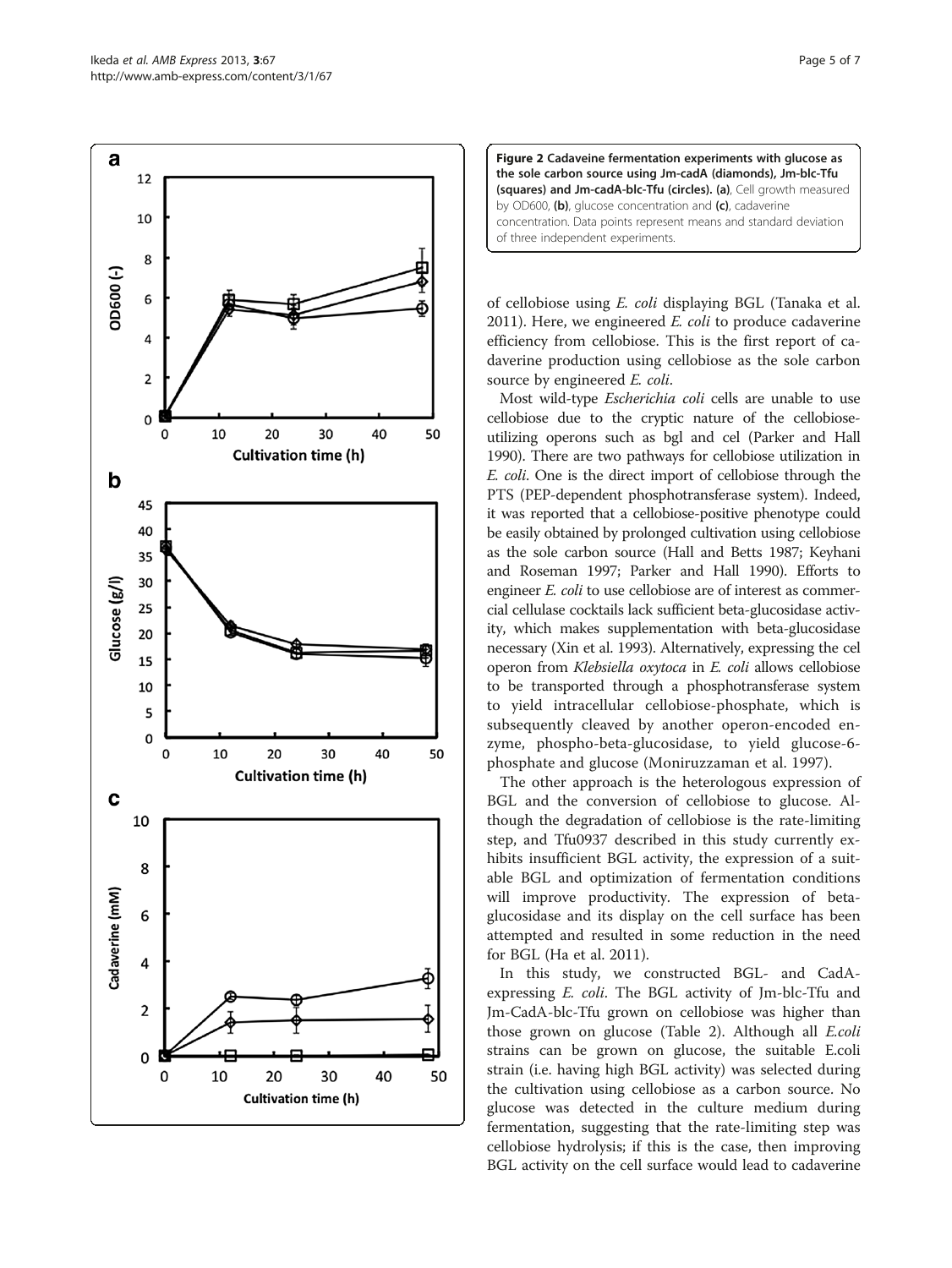<span id="page-5-0"></span>



production. That the growth rate with glucose as the carbon source was higher than when cellobiose was the carbon source also suggests that increasing the glucose concentration produced by BGL from cellobiose would improve cadaverine production.

CadA expression in E. coli increased the amount of cadaverine produced, from 0.1 mM up to 3.3 mM, using glucose as the carbon source (Figure [2\)](#page-4-0). The utility of CadA overexpression for cadaverine production from glucose has been previously demonstrated; for example, 12.8 mM in  $E.$  coli (Qian et al. [2011\)](#page-6-0) and 50 mM in  $C.$  glutamicum (Tateno et al. [2009](#page-6-0)). Metabolic engineering of the cadaverine production pathway is also a promising approach for increasing cadaverine production. Na et al. ([2013](#page-6-0)) demonstrated cadaverine production using metabolic pathway engineered *E. coli* and obtained up to 21.1 mM cadaverine. Pathway engineering of C. glutamicum also improved cadaverine productivity (Buschke et al. [2013a](#page-6-0), [b](#page-6-0); Kind et al. [2011\)](#page-6-0). In this study, we demonstrated direct cadaverine production from cellobiose using a BGLdisplaying and cadA-expressing E. coli strain. Interestingly, when cellobiose was used as the sole carbon source, the OD600 values were higher than when glucose was used as the sole carbon source (Figures [2a](#page-4-0) and 3a). Additionally, the amount of cadaverine produced from cellobiose was higher than from glucose (Figures [2](#page-4-0)c and 3c), although the growth rate, sugar consumption rate and cadaverine production rate from cellobiose were lower than when the cells were grown on glucose. It is possible that the sugar concentration around the cells may affect metabolism; if so, than providing controlled amounts of glucose to the culture may help improve cadaverine production. However, sugar consumption and cadaverine production were prevented after 24 h fermentation (Figures [2](#page-4-0) and 3), which was possibly caused by low pH (about 4.0 after 48 h cultivation). Controlling pH during fermentation may be improved cadaverine productivity, as well as metabolic engineering.

In conclusion, we have demonstrated the direct production of cadaverine from cellobiose using BGL-displaying and CadA-expressing E. coli. Active BGL Tfu0937 was displayed on the cell surface and direct cadaverine fermentation from cellobiose was demonstrated. Our results indicate that cellobiose is a more suitable substrate for E. coli expressing BGL than glucose in some cases. For the direct utilization of cellulose, other kinds of cellulases, such as EG and CBH, are required. To address this, we are currently